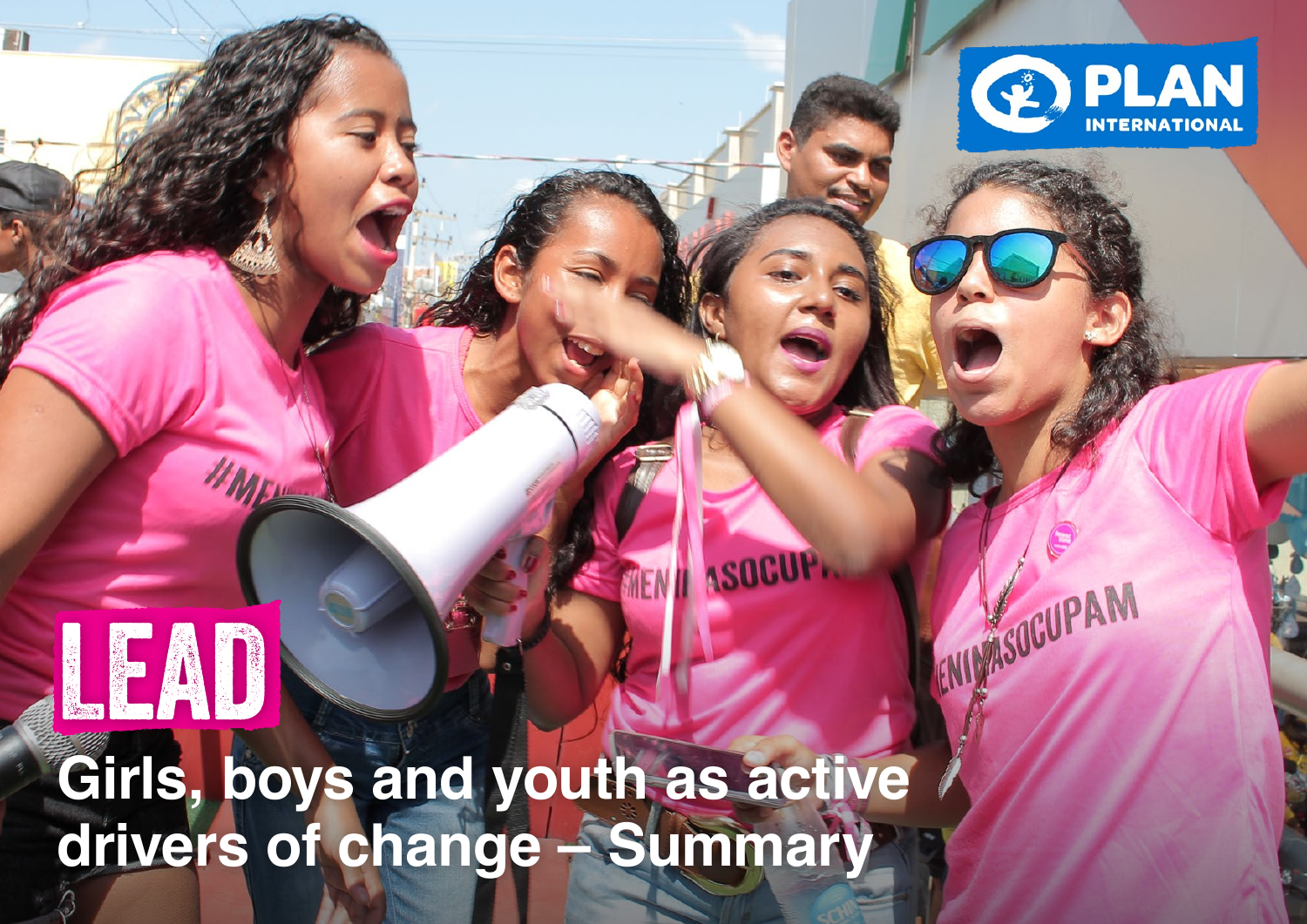## Our goal

**Adolescents and youth take collective action for systemic social and political change. In particular, we will support girls and young women to engage politically to shape how decisions are taken; change perceptions on what they are capable of; and together with boys and young men, advance gender equality and young people's rights.**

# The issues at stake

Many young people feel excluded and disempowered by the existing formal political structures – the ballot box, political parties and parliaments. In the ways these structures operate and how decisions are taken, they fail to reflect and respond to young people's needs or include their views – as the statistics suggest.

- Less than 2% of the world's parliamentarians are under 30 years, only 22% are women.
- Voter turnout for 18 to 25 year olds is still lower than among other age groups.
- Two out of three countries do not consult young people on policies that directly affect them.

Young people are therefore increasingly finding other ways to drive social change and express themselves politically – through digital tools and strategies, informal protests, innovative campaigns and projects. However, marginalised groups – poor, uneducated and rural youth, and especially girls and young women – are still not sufficiently heard.

## WHY DOES ALL this matter?

Young people have unique inside knowledge about the issues that matter and the solutions that work for them. Therefore various human rights conventions including the [CRC](https://www.unicef.org/crc/files/Rights_overview.pdf) and [CEDAW](https://www.ohchr.org/Documents/ProfessionalInterest/cedaw.pdf) as well as the [Sustainable](http://www.undp.org/content/dam/undp/library/corporate/brochure/SDGs_Booklet_Web_En.pdf)  [Development Goals](http://www.undp.org/content/dam/undp/library/corporate/brochure/SDGs_Booklet_Web_En.pdf) recognise the right of children and young people to have their voices heard. In line with democratic principles of inclusivity and representation, states also have a responsibility to take young people's interests fairly into account when making policies and decisions that affect them. In addition to that, studies also show that political disenfranchisement, inequality and a youthful population are together increasing the risks of instability and violence, especially in sub-Saharan Africa, southern Asia and North Africa and the Middle East.

## Root causes of young people's political Disenfranchisement

- Negative perceptions and assumptions can influence the extent to which adults allow children and young people to participate in household or public decisionmaking. Families can actively discourage girls and young women from voicing their views and engaging in politics, seen as a male domain. The media too, can depict negative and disempowering images of young people - painting them as troublemakers and not change-makers.
- Lack of access to trustworthy information, IT, funding, safe spaces to meet, support for skills and opportunities to gain experience in public processes can limit young people's political participation and ability to take collective action.
- More broadly, more than 100 governments have restricted the freedom of civil society, which also affects young activists, and existing international legal frameworks fail to adequately champion and provide protection for children's and young people's rights to express their views or associate.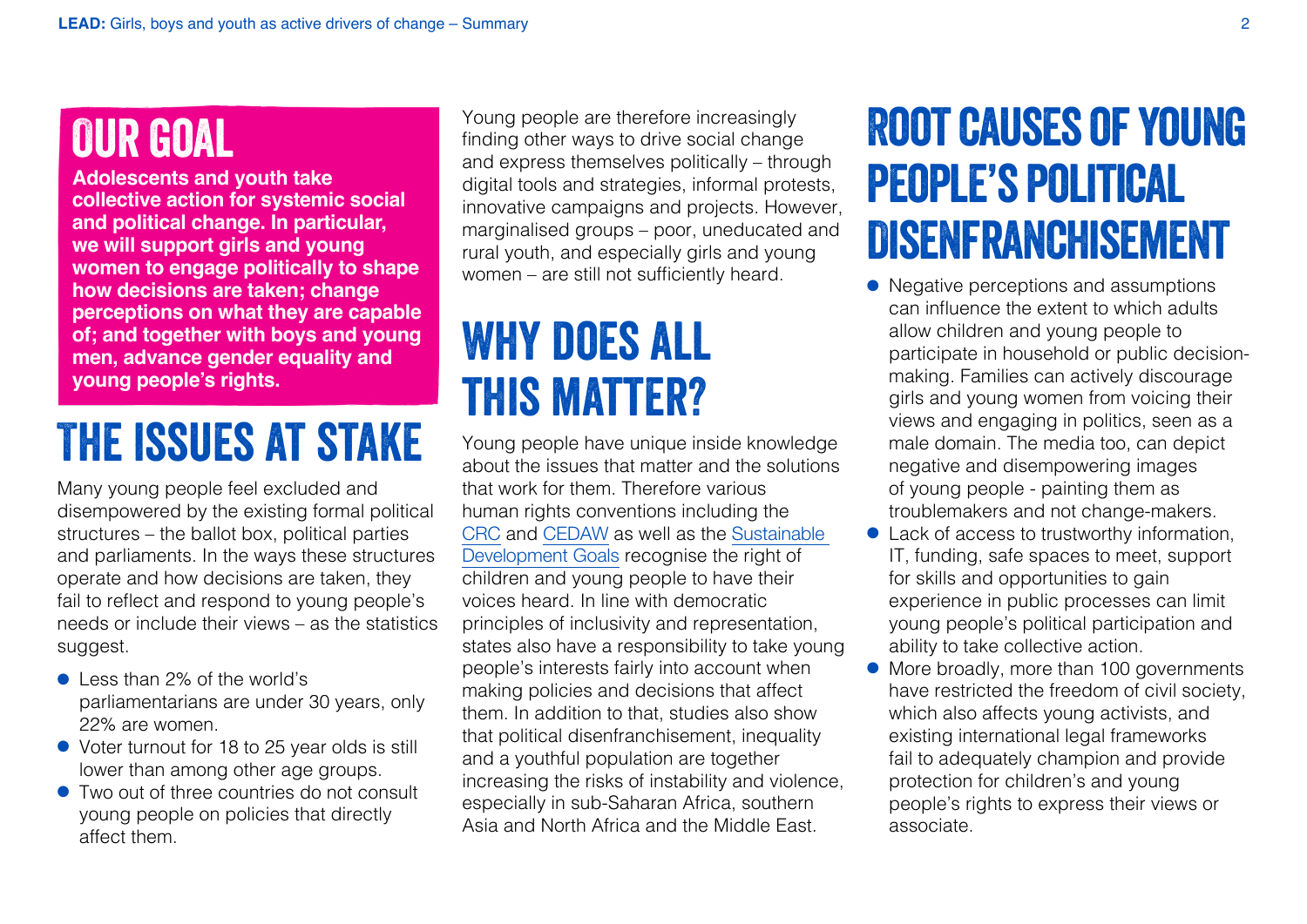



#### **Young people's organisations and their initiatives to influence change.**

We will prioritise partnering with young people's organisations engaged in promoting girls' rights and gender equality. We will strengthen collective capabilities, networks and explore more flexible options of funding for them.



#### **Young people's voice and image in the media.**

We will support young people to use social and traditional media effectively and safely for their change initiatives. We will boost investments to build partnerships between young people and media, to produce more relevant content especially by girls and young women and increase media literacy. We will encourage media to tell a more gender equal story to change discriminatory norms.



#### **Young people's participation in decision-making processes of governments.**

Youth-led social accountability initiatives offer young people the chance to engage with decision makers, helping them to drive clear improvements to services vital for them. We will intensify the work to promote the participation of young people in government planning and budgeting at all levels, including disaster response planning.